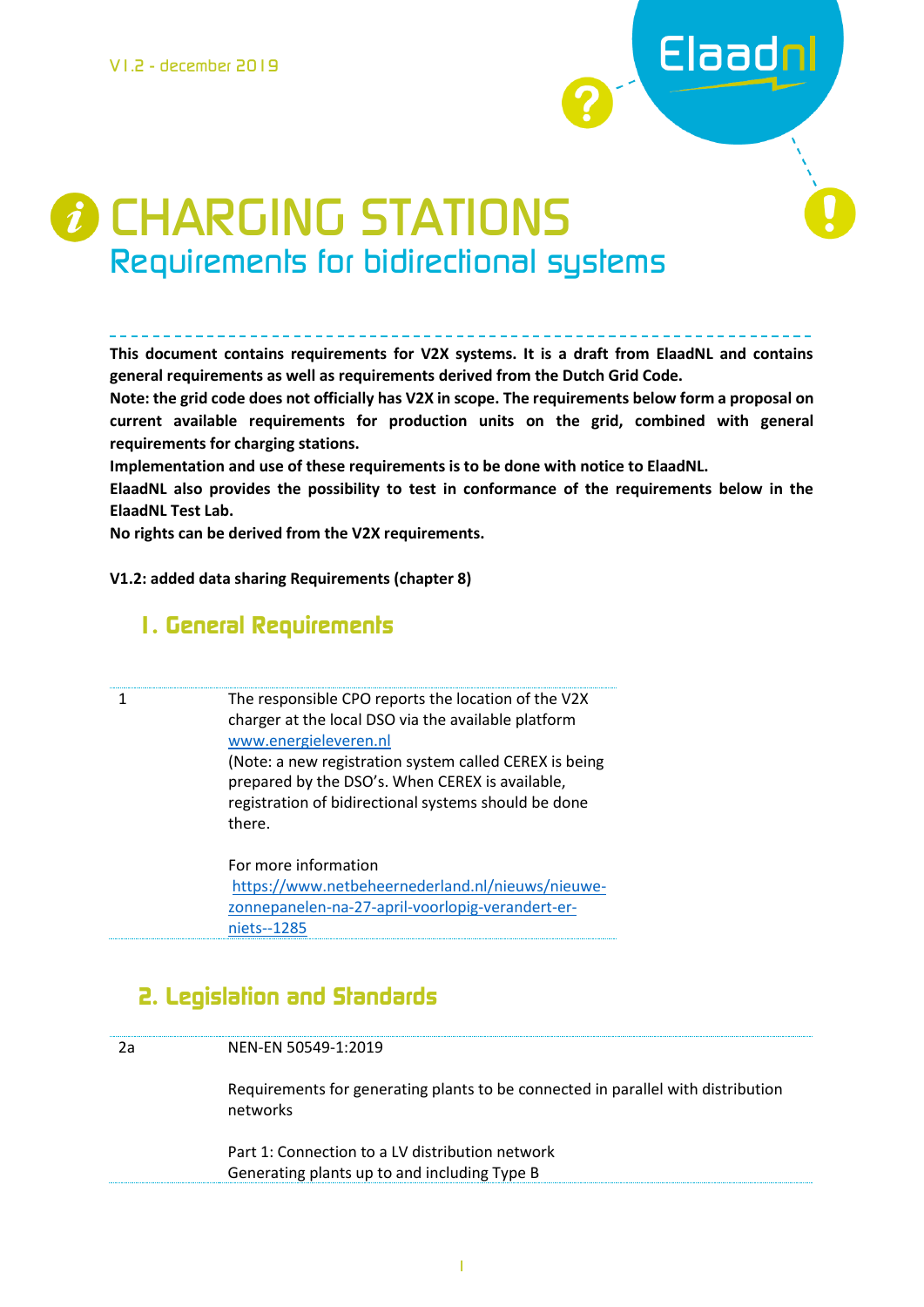

2b VDE-AR-N 4105

Power Generating Plants in the Low Voltage Grid

# **3. Physical Requirements**

3 The EVSE shows a clear sign or mark that it is capable of bidirectional charging

# **4. Functional Requirements**

| 4 | The system is capable of bidirectional charging. This should be controllable via a<br>central system.                                                                                                                                                                                  |
|---|----------------------------------------------------------------------------------------------------------------------------------------------------------------------------------------------------------------------------------------------------------------------------------------|
|   | Note. The current available (de-facto) standardized communication protocol is<br>OCPP v2.0. The current version does not officially support bidirectional charging.<br>The supplier of the system should develop the required means in order to control                                |
|   | bidirectional charging via the central system, using OCPP v2.0 as starting point.                                                                                                                                                                                                      |
| 5 | It should be possible to charge and discharge within the same transaction.                                                                                                                                                                                                             |
| 6 | Unbalanced phase supply should be avoided, for example by means of phase-<br>shifting.                                                                                                                                                                                                 |
| 7 | The supplied energy from and charged energy to the vehicle should be measured<br>on different registers of MID-certified energy meters. Both registers should be<br>readable via a central system/back-end.                                                                            |
| 8 | The V2X system is equipped with means to automatically disconnect from the grid<br>during a power outage (anti-islanding). In order to do so, at least voltage and<br>frequency should be monitored. It is allowed to use the relais in the charging<br>station for the disconnection. |

# **5. DSO Requirements**

| 9  | If the connection to the LV grid is made inside a charging station, the Grid<br>Connection Requirements are applicable.<br>When the connection is located in a separate (connection) object/casing, the<br>general requirements of the DSO for connection cabinets apply.            |
|----|--------------------------------------------------------------------------------------------------------------------------------------------------------------------------------------------------------------------------------------------------------------------------------------|
| 10 | The system meets the requirements for a Type A installation as mentioned in the<br>Gird Code Electricity (July 10, 2019) and the Requirements for Generators <sup>1</sup> ;<br>especially chapter 3 of the Grid Code Electricity is relevant for the subject of<br>production units. |
|    | The relevant requirements of Chapter 3 (paragraph 3.3 and 3.4) are copied below.<br>Not all articles of Chapter 3 of the Grid Code are reviewed as relevant for EV and<br>V2X; those articles are not part of the current requirements for V2X.                                      |
|    | Note. The Grid Code is only available in Dutch. The translation below is not an<br>official translation and may not be up to date with revisions of the Grid Code.<br>The used version is the version of October 22, 2019.                                                           |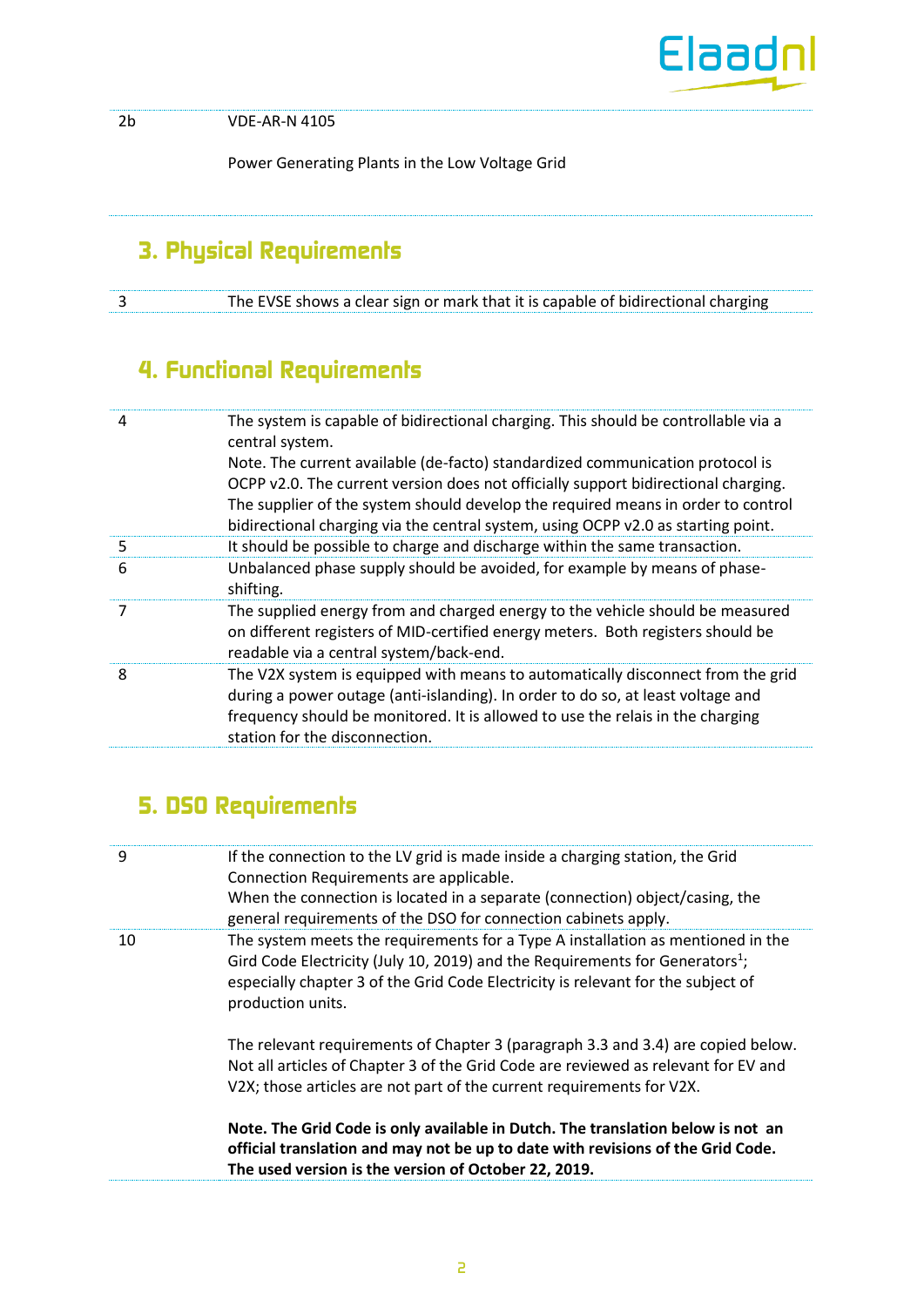

#### GRID CODE § 3.3 CONNECTION REQUIREMENTS FOR ELECTRICITY PRODUCTION UNITS BELOW 800 W

Note. As mentioned in article 3.12, the requirements below are also applicable for higher powers. This is also mentioned in the right column.

| <b>Article</b><br>3.5                    | Not applicable for Type A; see article 3.12 section 2 and<br>3                                                                                                                                                                                                                                                                                                                                                                                                                                                                                                                                                                                                                                                                                                                                                                |                                      |  |  |
|------------------------------------------|-------------------------------------------------------------------------------------------------------------------------------------------------------------------------------------------------------------------------------------------------------------------------------------------------------------------------------------------------------------------------------------------------------------------------------------------------------------------------------------------------------------------------------------------------------------------------------------------------------------------------------------------------------------------------------------------------------------------------------------------------------------------------------------------------------------------------------|--------------------------------------|--|--|
| <b>Article</b><br>3.6                    | By way of derogation from article 2.27 (Grid Code), the<br>Also applicable for higher<br>Power Factor in the transfer point of a connection which<br>power<br>supplies a production unit may be between 0,9<br>capacitive and 0,9 inductive.                                                                                                                                                                                                                                                                                                                                                                                                                                                                                                                                                                                  |                                      |  |  |
| <b>Article</b><br>3.7                    | not applicable                                                                                                                                                                                                                                                                                                                                                                                                                                                                                                                                                                                                                                                                                                                                                                                                                |                                      |  |  |
| <b>Article</b><br>3.8                    | 1. The safety devices of the production unit are<br>selective with the used devices in the grid<br>connection. The DSO may desire a calculation<br>which proves the selectivity.<br>2. The safety means in the production unit ensures<br>at least:<br>A protection for undervoltage that<br>а.<br>responds within 2 seconds at 80% of<br>nominal Voltage<br>b. A protection for overvoltage that<br>responds within 2 seconds of 110% of<br>nominal Voltage<br>A protection for frequency variation that<br>c.<br>responds within 2 seconds at 48 and 51<br>Hz.<br>An installation with a synchronous production<br>3.<br>unit is equipped with a device that ensures a<br>disconnection of the grid when the voltage in<br>one or more phases drops to 70% of its nominal<br>value, unless calculations prove that a faster | Also applicable for higher<br>powers |  |  |
| <b>Article</b><br>3.9                    | disconnection is necessary.<br>The neutral point of a production unit that<br>1.<br>operates in island mode as well as in parallel<br>mode, is properly grounded<br>In any case, measures at a production unit are<br>taken when harmonics in the installation cause<br>the neutral current to reach values in the order<br>of magnitude of the phase current.                                                                                                                                                                                                                                                                                                                                                                                                                                                                | Also applicable for<br>higher power  |  |  |
| <b>Article</b><br>3.10<br><b>Article</b> | Not applicable<br>Not applicable                                                                                                                                                                                                                                                                                                                                                                                                                                                                                                                                                                                                                                                                                                                                                                                              |                                      |  |  |
| 3.11                                     |                                                                                                                                                                                                                                                                                                                                                                                                                                                                                                                                                                                                                                                                                                                                                                                                                               |                                      |  |  |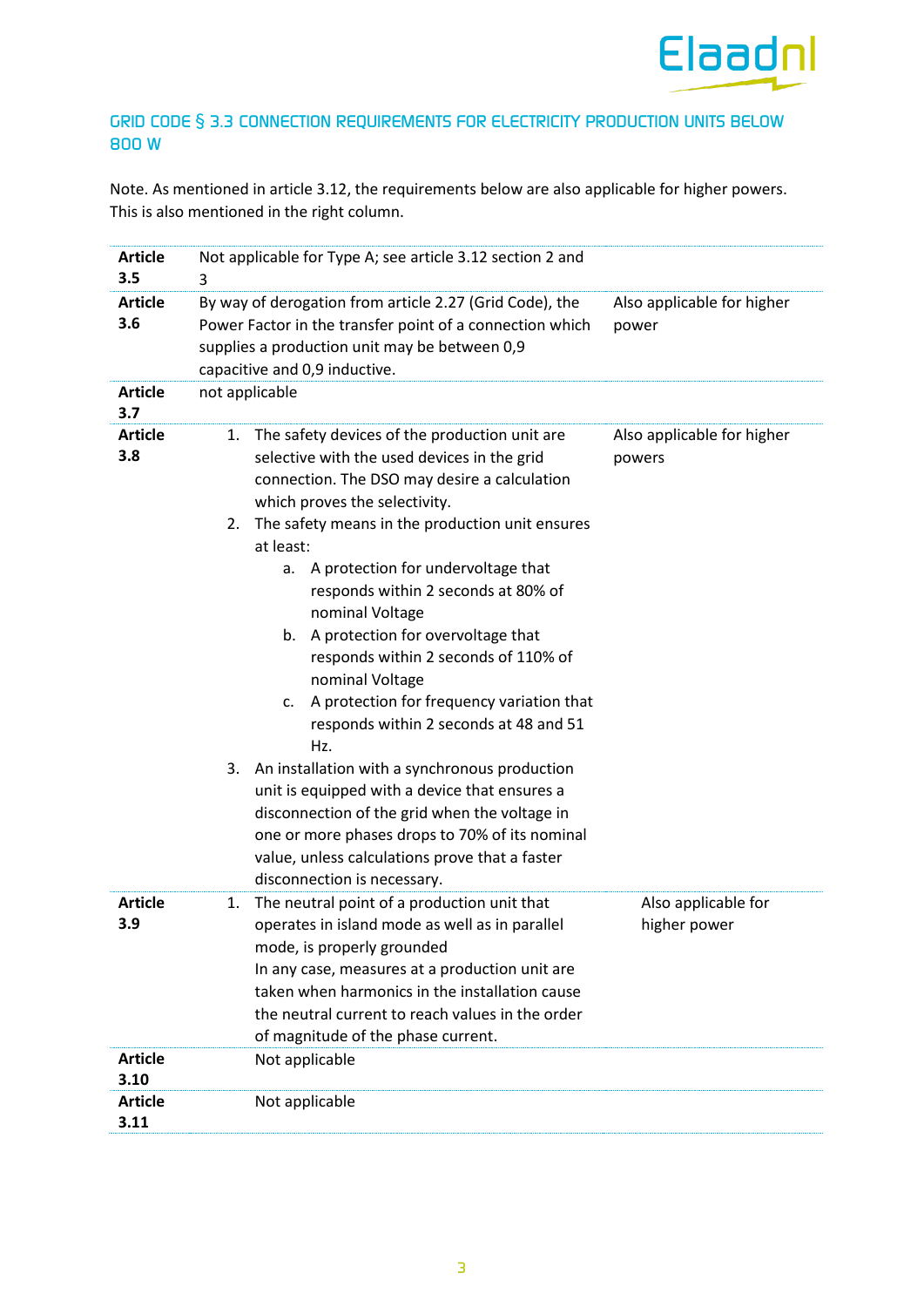

#### NETCODE § 3.4 CONNECTION REQUIREMENTS FOR TYPE A ELECTRICITY PRODUCTION UNITS AS MEANT IN ARTICLE 5 OF THE VERORDENING (EU) 2016/631 (NC REQUIREMENTS FOR GENERATORS)

| Article 3.12 | 1. | Type A Electricity production units meet the requirements as mentioned in<br>this paragraph.                                                                                                                                                                                                                                                               |
|--------------|----|------------------------------------------------------------------------------------------------------------------------------------------------------------------------------------------------------------------------------------------------------------------------------------------------------------------------------------------------------------|
|              | 2. | Type A Electricity production units, smaller than 11kW, connected to the<br>Low Voltage grid, also meet the requirements in paragraph 3.3, with<br>exception of article 3.5.                                                                                                                                                                               |
|              | 3. | Type A electricity production units larger or equal to 11kW, connected to<br>the Low Voltage grid, also meet the requirements in paragraph 3.3, with<br>exception of articles 3.5, 3.7 and 3.11 section 2.                                                                                                                                                 |
| Article 3.13 | 1. | The electricity production unit is able of staying connected to the grid and<br>in operation within the following frequency bandwidths and time periods,<br>as meant in article 13, part 1, section a, sub i of the Verordening (EU)<br>2016/631 (NC Requirements for Generators):<br>in the frequency band of 47,5 Hz to 48,5 Hz during 30 minutes;<br>а. |
|              |    | in the frequency band of 48,5 Hz to 49,0 Hz during 30 minutes;<br>b.<br>in the frequency band of 49,0 Hz to 51,0 Hz during unlimited time;<br>c.<br>in the frequency band of 51,0 Hz to 51,5 Hz during 30 minutes.<br>d.                                                                                                                                   |
|              | 2. | [reserved]                                                                                                                                                                                                                                                                                                                                                 |
|              | 3. | Not applicable                                                                                                                                                                                                                                                                                                                                             |
|              | 4. | The electricity production-unit for the limited frequency sensitive mode -<br>over frequency (LFSM-O) able to activate frequency response, as meant in<br>article 13, part 2 of the Verordening (EU) 2016/631 (NC Requirements for<br>Generators), in which:                                                                                               |
|              |    | a. the frequency threshold value is adjustable between 50,2 Hz and<br>50,5 Hz (including);                                                                                                                                                                                                                                                                 |
|              |    | the setting of the frequency threshold value is 50,2 Hz;<br>b.                                                                                                                                                                                                                                                                                             |
|              |    | the droop is adjustable between 4% and 12%;<br>c.                                                                                                                                                                                                                                                                                                          |
|              |    | d.<br>the default-setting of droop is 5%;                                                                                                                                                                                                                                                                                                                  |
|              |    | the electricity production-unit remains in operation when reaching<br>e.<br>the minimum adjustment level;                                                                                                                                                                                                                                                  |
|              |    | f.<br>In case of a power park module (PPM), Pref is, as meant in Figure 1<br>of the Verordening (EU) 2016/631 (NC Requirements for<br>Generators), equal to the generated active power at the moment<br>the threshold value of the LFSM-O is reached.                                                                                                      |
|              | 5. | The electricity production-unit may reduce its active power at a frequency                                                                                                                                                                                                                                                                                 |
|              |    | of 49,5 Hz, with a gradient of 10% of the maximum capacity at 50 Hz, per                                                                                                                                                                                                                                                                                   |
|              |    | frequency drop with 1 Hz, as meant in article 13, section 4 of the                                                                                                                                                                                                                                                                                         |
|              |    | Verordening (EU) 2016/631 (NC Requirements for Generators).                                                                                                                                                                                                                                                                                                |
|              | 6. | When the DSO sets requirements for the equipment with which the active                                                                                                                                                                                                                                                                                     |
|              |    | power output of an electricity-production unit can be reduced to zero                                                                                                                                                                                                                                                                                      |
|              |    | within 5 seconds as referred to in Article 13, section 6 of the Verordening<br>(EU) 2016/631 (NC Requirements for Generators), those requirements will                                                                                                                                                                                                     |
|              |    | be published on the website of the DSO.                                                                                                                                                                                                                                                                                                                    |
|              | 7. | The electricity production-unit is able to automatically re-couple to the                                                                                                                                                                                                                                                                                  |
|              |    | grid, as meant in Article 13, section 7 of the Verordening (EU) 2016/631                                                                                                                                                                                                                                                                                   |
|              |    | (NC Requirements for Generators), if:                                                                                                                                                                                                                                                                                                                      |
|              |    | The voltage is higher or equal to 0,90 pu and lower or equal to<br>а.                                                                                                                                                                                                                                                                                      |
|              |    | 1,10 pu;                                                                                                                                                                                                                                                                                                                                                   |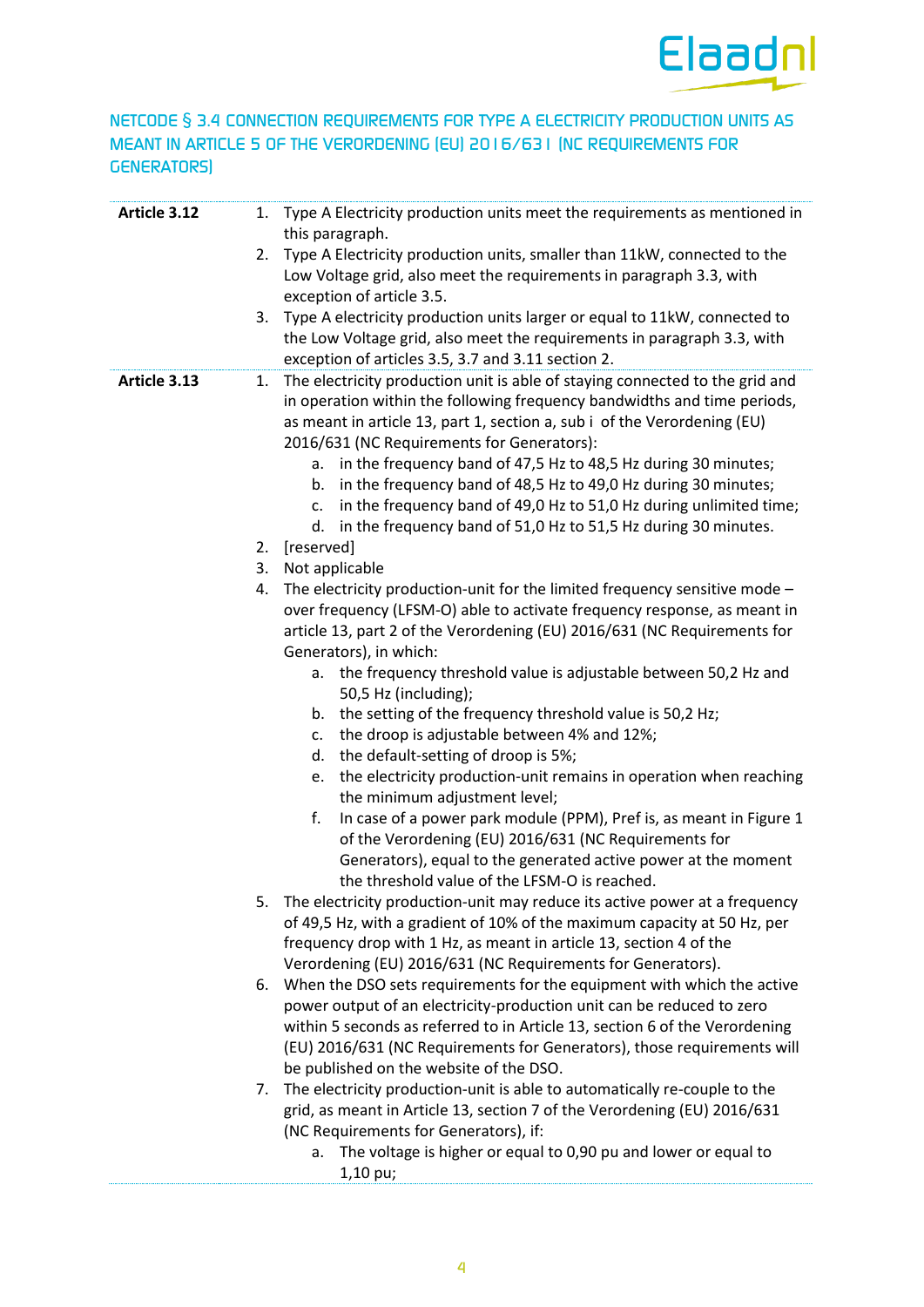

|              | b. The frequency is higher or equal to 49,9 Hz and lower or equal to<br>50,1 Hz;<br>The minimum time the voltage and frequency are in between the<br>C <sub>1</sub><br>values mentioned in sub-parts a and b is 60 seconds;<br>The maximum gradient of the active power is 20% of the<br>d.<br>maximum capacity per minute.                                                                                                                                                                                                                                                                                      |
|--------------|------------------------------------------------------------------------------------------------------------------------------------------------------------------------------------------------------------------------------------------------------------------------------------------------------------------------------------------------------------------------------------------------------------------------------------------------------------------------------------------------------------------------------------------------------------------------------------------------------------------|
| Article 3.14 | 1. An electricity production-unit with a maximum capacity higher than 11<br>kW, connected to the LV-grid, is at least equipped with:<br>A measuring device for the supplied current;<br>a.<br>A signalling function whether the electricity production-unit is<br>b.<br>connected in parallel to the grid.                                                                                                                                                                                                                                                                                                       |
|              | 2. The safety means in the production unit are equipped on three phases<br>with at least:<br>A protection for undervoltage that responds within 2 seconds at<br>a.<br>80% of nominal Voltage and within 0,2 seconds at 70% of nominal<br>voltage;<br>b. A protection for overvoltage that responds within 2 seconds at<br>110% of nominal voltage;<br>A maximum current/time protection; in a Power Electronic<br>C <sub>1</sub><br>convertor a protection for overload;<br>d. A protection for frequency variations that responds within 2<br>seconds at 47,5 and 51,5 Hz; this protection may be single phase. |
|              | 3. With an electricity production-unit that is coupled by means of power<br>electronics and a maximum capacity higher than 11 kW, connected to the<br>LV-grid, parallel (re) coupling is allowed several minutes after the grid<br>voltage is restored.                                                                                                                                                                                                                                                                                                                                                          |

## **6. Status indicators**

11 The EVSE should be equipped with an indicator which shows the current state of the system. There should be a separate indication between charging and discharging.

> If the indicator is a coloured LED, the shown colour for discharging is different than the already used standard colours for charging infrastructure (for example: charging = blue, discharging is flashing blue or white)

## **7. Interfaces and Protocols for Communication**

12 The communication between EVSE and EV for bidirectional charging is in conformity of a prevailing standard or de-facto standard:

- Chademo
- ISO/IEC 15118-20 (draft)